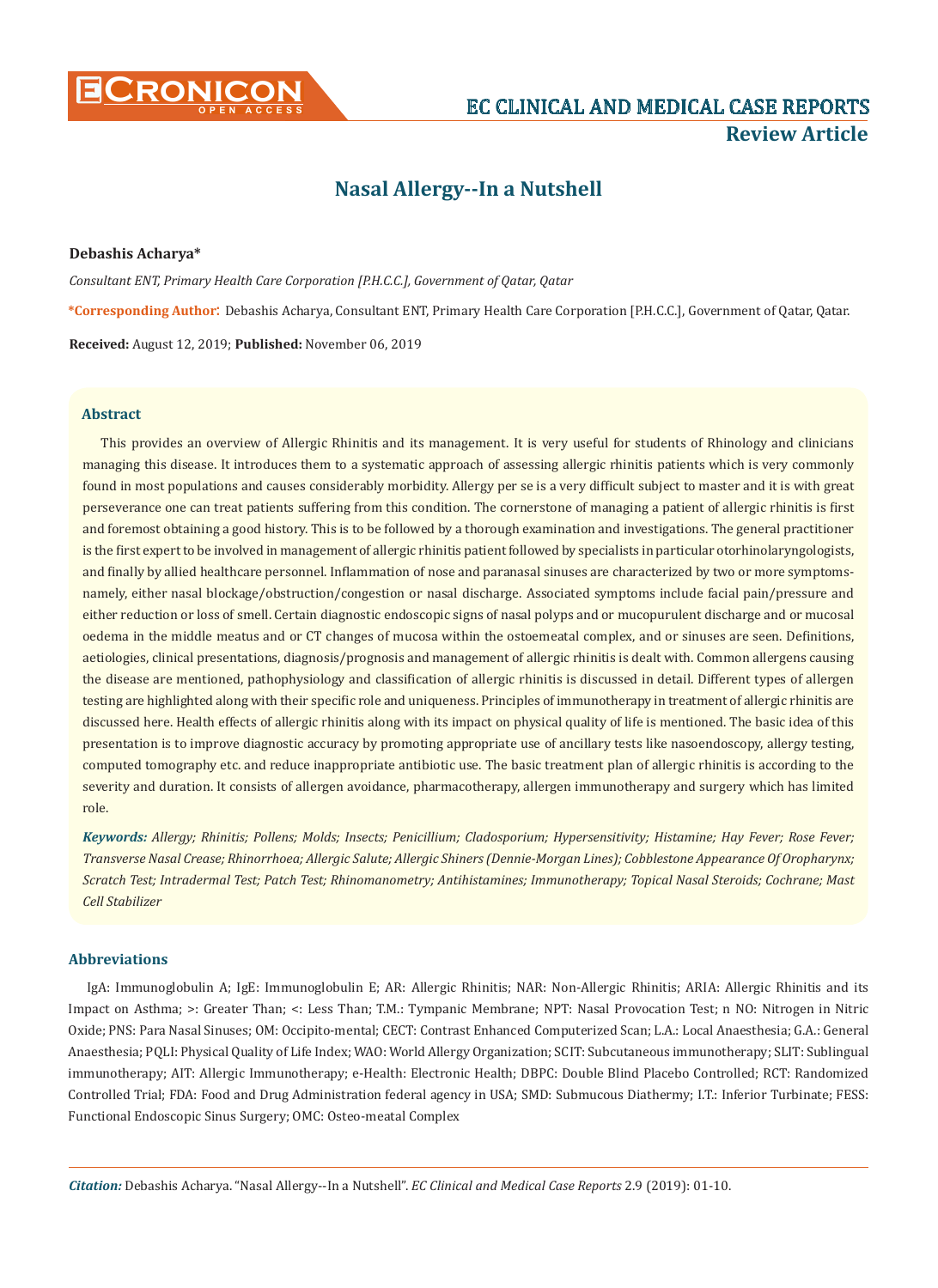#### **Introduction**

Rhinitis is a common presentation in E.N.T. clinics across the globe and allergy compounded with it causes even more difficult to treat for the clinician. This article is useful and handy for students and clinicians managing Allergy and Rhinitis. There is something in this for everyone - General Practitioners, Otorhinolaryngologists, Allergologists, Rhinologists and Allied Healthcare personnel. Special computer based newer modalities of investigations are highlighted in this which helps in assessing the nasal function of the affected patient. It's very common to sometimes feel like sneezing and have running nose but please see a doctor if the feeling persists and do take care of yourself. Allergic Rhinitis is made so easy to comprehend.

Nasal function includes temperature regulation, olfaction, humidification, filtration and protection. Nasal lining contains secretion of IgA, proteins and enzymes. Nasal cilia propel the matter towards the natural ostia at frequency of 10 - 15 beats/min. Mucous moves at a rate of 2.5 - 7.5 ml. per min.



Rhinitis is the presentation of two or more nasal symptoms for more than one a day namely Nasal congestion/obstruction, Rhinorrhea, Sneezing, Itching, Impairment of smell. Rhinitis occurs most commonly as Allergic Rhinitis. Non-infectious rhinitis has been classified as either Allergic or Non-Allergic Rhinitis. Allergic Rhinitis affects 15 - 30% of population with a wide geographic variance. It is more common in children and adolescents. 50% of all rhinitis in E.N.T. Clinics is Allergic Rhinitis. Allergic Rhinitis is defined as immunologic nasal response, primarily mediated by IgE. Non-Allergic Rhinitis is defined as rhinitis symptoms in the absence of identifiable allergy, structural abnormality or sinus disease. So, Allergic Rhinitis is an inflammation of the nasal mucosa, caused by allergen. It is the most common Atopic allergic reaction.

# **Aetiology**

Aetiology is classified as Precipitating factors and Predisposing factors.

Precipitating factors are classified into aerobiological flora and nasal physiology. Aerobiological flora are Allergens present in the environment, House dust and dust mites, Feathers, Tobacco smoke, Industrial Chemicals and Animal dander. Nasal physiology are Disturbances in normal nasal cycle.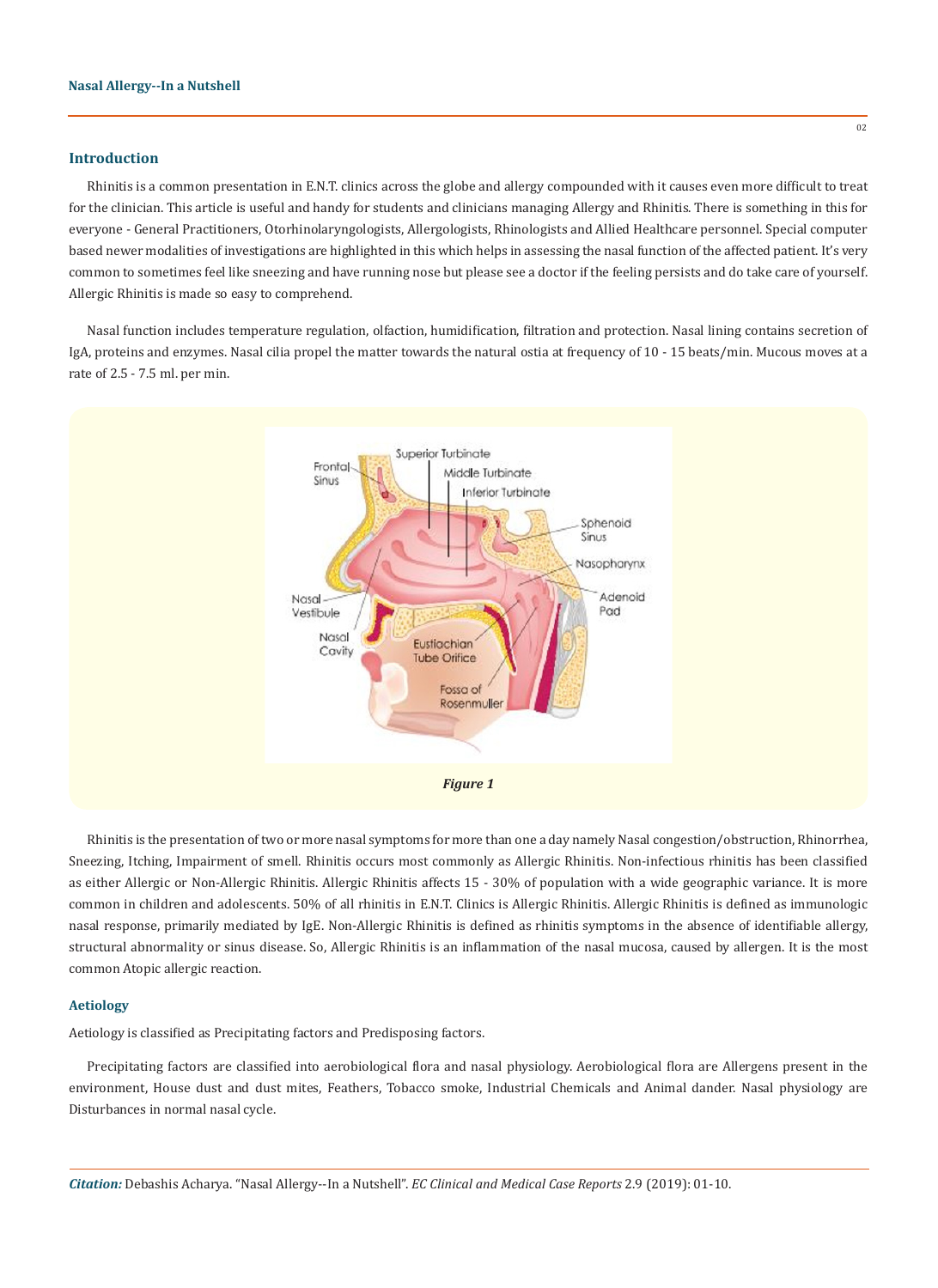Predisposing factors are classified into genetic, endocrine, psychological, focal sensitivity tests, infections, physical, age and sex, IgA deficiency and common allergens.

Genetic factors indicate towards Multiple gene interactions are responsible for allergic phenotype. Chromosomes 5, 6, 11, 12 and 14 control inflammatory process in atopy. 50% of AR pts. Have positive family history.

Endocrine factors are Puberty, Pregnancy/Postpartum stages and Menopause.

Infections such as Fungal. Physical factors are Degree of pollution of air, Humidity and Temperature differences, Temperature changes.

Common allergens such as pollens (Spring tree pollens (Maple/Alder/Birch), Summer grass pollen (Blue grass, Sheep sorrel etc.), Autumn Weed pollen (Ragweed)), molds) Penicillium, Cladosporium etc.), INSECTS (Cockroaches, Houseflies, Fleas, Bedbugs).



Mold spores: Is part of a fungus. They can be found in a lot of homes. Mold chooses to grow in humid places like bathrooms or kitchens.



Dust mites: Dust mites are insects, not able to be seen with the naked eye, that survive in bedding carpets, stuffed furniture, old clothing and stuffed toys. They survive primarily on human dander. Dust mites are common in humid climates.



*Figure 2*

#### **Pathophysiology**

Immunoglobulin IgE mediated type 1 hypersensitivity response to an antigen (allergen) in a genetically susceptible person. IgE is produced from plasma cells and the process is regulated by T-Suppressor lymphocytes or T-helper cells. IgE has affinity for mast cells and basophils and gets fixed to the surface of mast cells by its Fc end. Type 1 Hypersensitivity causes local vasodilation and increased capillary permeability. There is edema of the submucosal tissue by allergic fluid followed by infiltration by eosinophils and plasma cells leading to vascular dilatation which causes engorgement of the inferior turbinates and there is increased activity of sero-mucinous glands. Histamine exerts its pharmacologic effect on smooth muscle, vascular endothelium and mucous glands. Number of IgE molecules has been estimated as 5300 to 27,000 in non-allergic subject and 15,000 to 41,000 in allergic subjects. Hypersensitivity of the host depends on antigen dose, frequency of exposure, genetic make-up, and hormone activity of the body.



Animal dander and Feathers: means the bits of that naturally fall off any ani-



Cockroach's particles: Cockroaches can live in small cracks in houses without ever being seen. You<br>are more likely to find them in the kitchen where food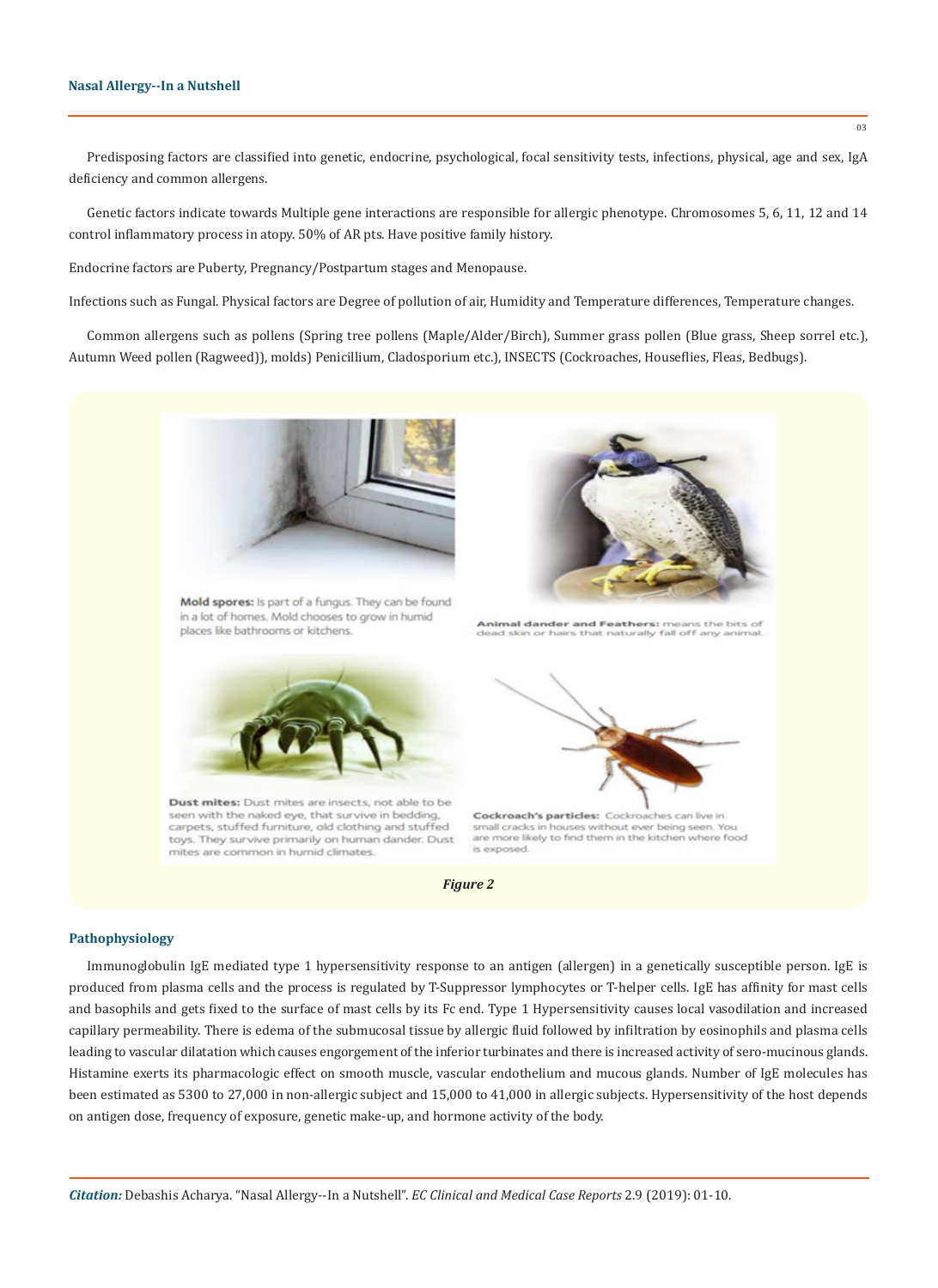# **Classification**

Allergic Rhinitis is currently classified into intermittent and persistent. In intermittent AR the symptoms are present less than 4 days per week and less than 4 weeks per year. In persistent AR the symptoms are present for greater than 4 days per week and for greater than 4 weeks per year.

The severity of AR is classified into mild and moderate to severe. Mild AR doesn't interfere with daily activities or doesn't produce any troublesome symptoms. Moderate to severe AR interferes at least with one of the factors such as impaired sleep, hampered daily activities/work, school/sick absenteeism, also produces troublesome symptoms.

AR is formerly classified into seasonal and perennial based on the allergens. Seasonal Hay Fever, misnomer- no hay/no fever. Summer Cold caused by viruses causing URTI. Rose Fever seen usually in Indian Subcontinent (colourful/fragrant flowering plants). Perennial Allergens present throughout the year.

#### **Signs and symptoms of AR**

Symptoms of AR are sneezing, itching of eyes, ears and palate, rhinorrhoea, post nasal drip, congestion, anosmia, headache, otalgia, epiphora, red eyes, swollen eyes, fatigue, drowsiness and malaise.

# **Physical examination**

During Physical examination we check for transverse nasal crease (Horizontal crease across the lower half of the bridge of nose), rhinorrhoea (Thin watery secretions from nose).



Transverse Nasal Crease

Allergic salute



Allergic shiners (Dennie-Morgan lines)



Cobblestone appearance of oropharynx

*Figure 3*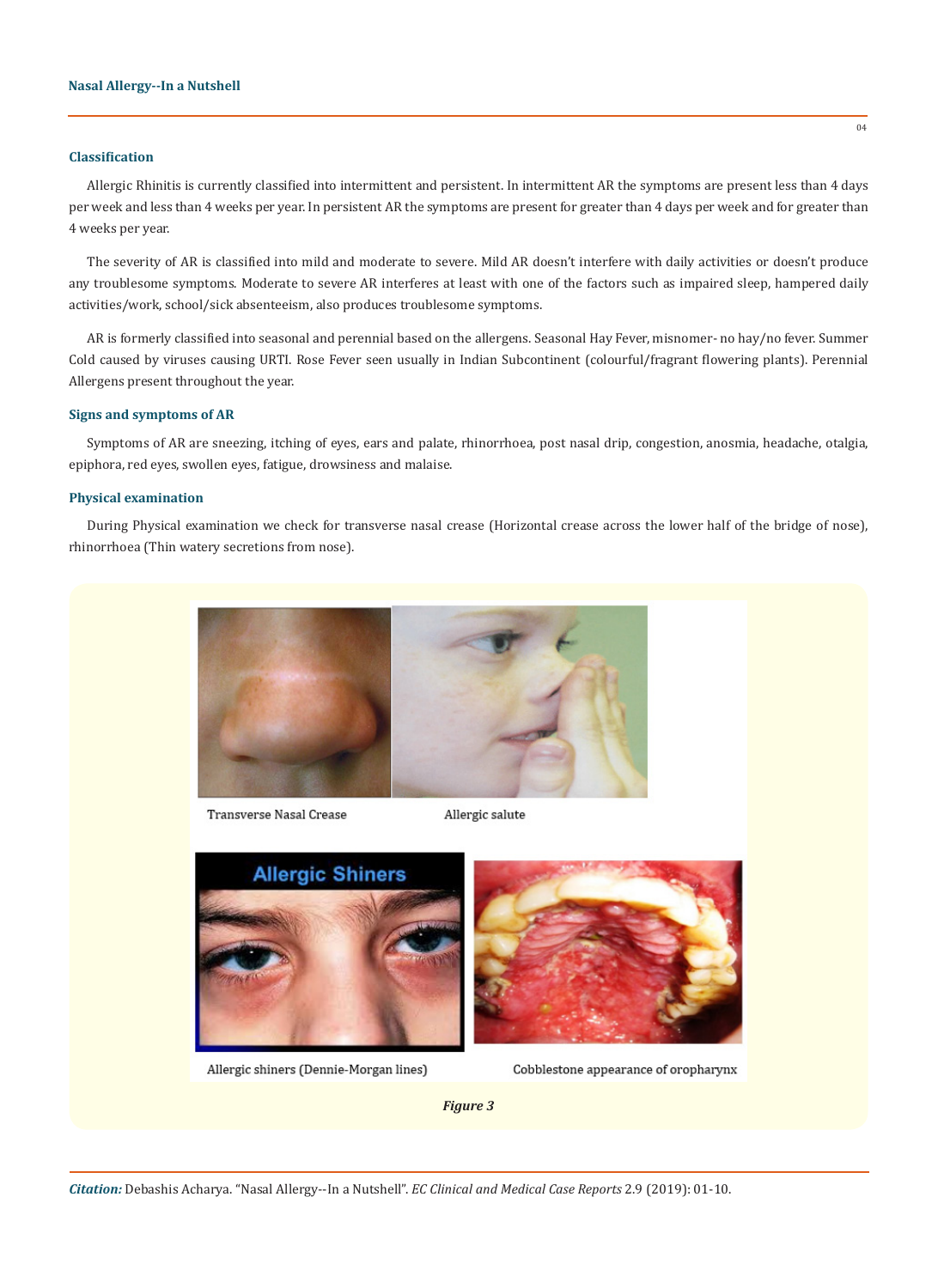#### **Nasal Allergy--In a Nutshell**

Associated features with AR are Injected and swelling of palpebral conjunctiva with excess tearing, Retracted T.M.'s, Overbite, Periorbital oedema.

#### **Investigations**

Skin prick tests---gold standard. This is also known as Scratch Test/Intradermal Test. Controlled amounts of allergen and control substances are introduced into the skin----this procedure is convenient, safe and widely accepted.





Less common tests are total serum IgE, total blood eosinophil count, nasal smears may show increased eosinophilic level, PATCH TEST is used to determine delayed type hypersensitivity and the allergen is placed in the skin for 48 hrs. The area of reaction is noted and if any allergens present are identified. This is more useful in skin problems and food allergy.

## **Nasal provocation tests (NPT)**

The potential allergen is sprayed into the nose and the number of sneezes counted or any change in Rhinomanometry is noted. Very time-consuming test as each allergen takes 20 mins. To test in order to allow the nose to return to normal after the challenge. It is useful for rare and occupational allergens. Contraindications of NPT are Pregnancy/< 5yrs. age /Recent nasal surgery < 8 wks. /Uncontrolled asthma, Nasal/systemic corticosteroids should be avoided for 1 wk. and Antihistaminic for 72 hrs.



*Rhinometer Spraying Device for NPT*

*Figure 5*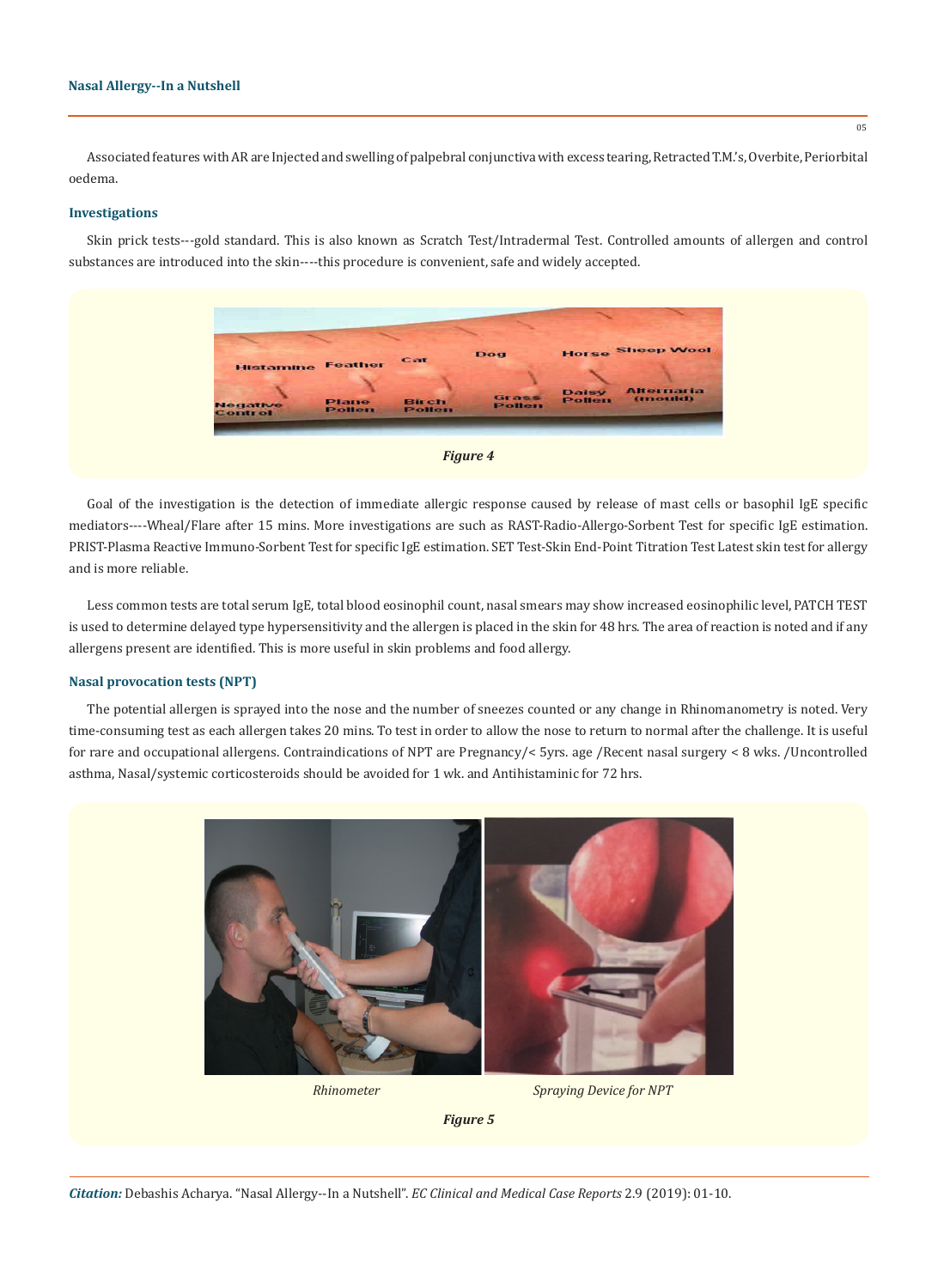# **New diagnostic methods**

# **Exhaled nitric oxide (e NO)**

Similar to e NO in asthma, n NO is a non-invasive marker. Potentially suitable to monitor upper airway inflammation following allergen-induced late response. In AR pts., increased levels of n NO have been measured. However, the applicability of n NO as a marker of upper airway inflammation awaits validation. Exhaled nitric oxide (e NO) is currently the MOST RELIABLE MARKER of rhino-bronchial inflammation, but its routine assessment is difficult as the test is available only in highly specialized centres.

#### **Other investigations**

X-RAY PNS---Water's (OM view). CECT of PNS….2 mm. Coronal cuts are preferred. NASOENDOSCOPY. under L.A./G.A. Hopkins rod (0º/30º/70º). Evaluate the individual for asthma. At some centres FAST-Fluro Allergo Sorbent Test is done.

#### **Complications of AR**

Complications of AR are allergic asthma, chronic otitis media, hearing loss, chronic nasal obstruction, sinusitis, orthodontic malocclusion in children.



*Figure 6*

#### **Prognosis**

Treatment is available and pts. remain asymptomatic only until re-exposure to allergic antigen. There is no evidence of mortality from the disease but there is very high morbidity. PQLI is affected. Seasonal allergic symptoms improve as patients age.

#### **Management of AR**

Management of Allergic Rhinitis includes Allergen avoidance and environmental control measures, Medical/pharmacologic treatment, Immunotherapy and Surgery.

Choice of treatment will depend on efficacy, safety, cost-effectiveness, patient preferences, combination, objectives of treatment, likely adherence to recommendations, severity and control of disease and presence of co-morbidities.

Practical allergen avoidance tips given by WAO for public education purposes are as follows.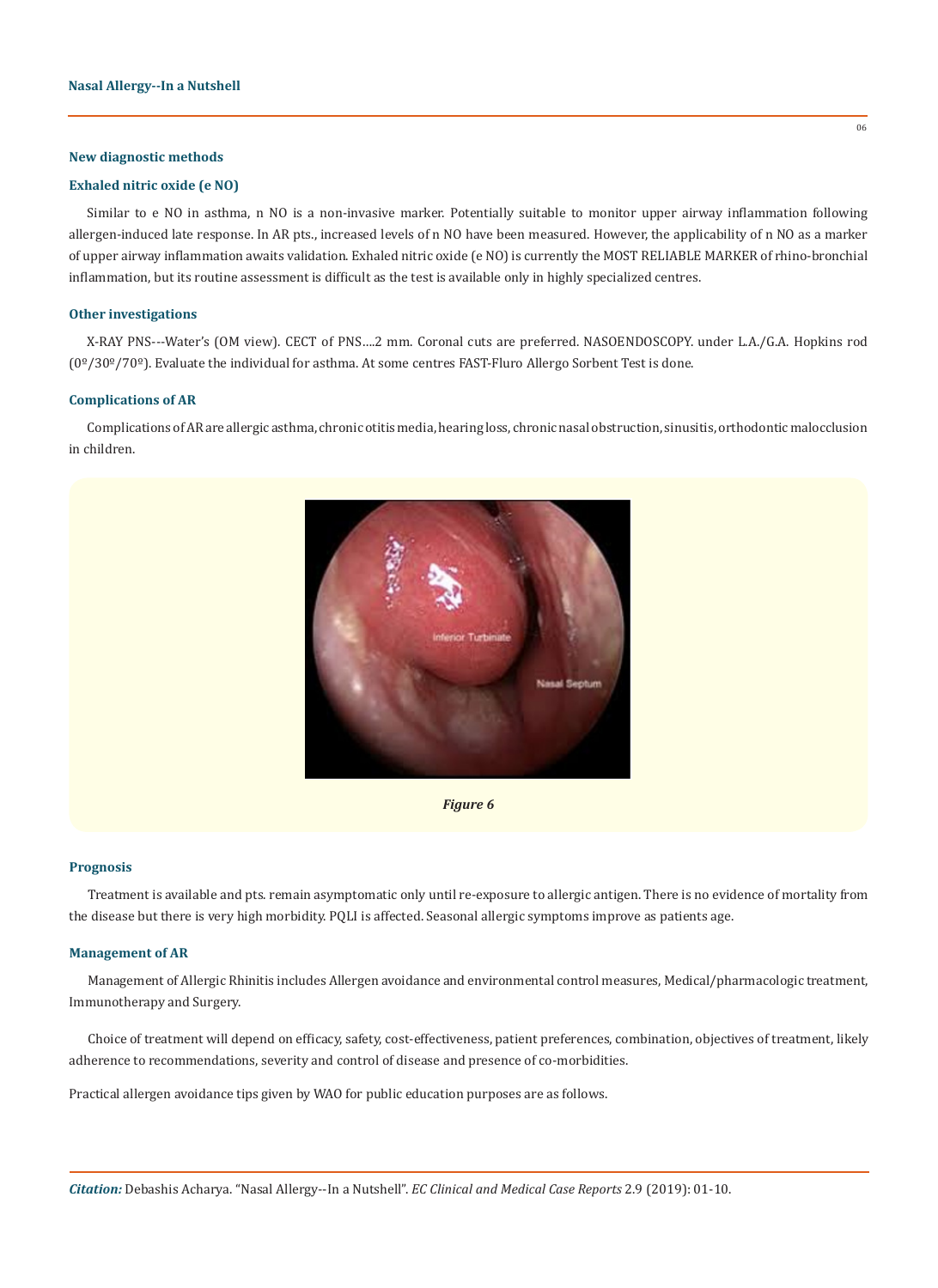| <b>.</b> House dustmite allergen reduction :<br>Airns to reduce the amount of mite allergens in the home<br>Wash bedding regularly (every 1-2 weeks) at 55-60°C, if possible, to kill mites.<br>Ensure sufficient ventilation of residence to decrease humidity<br>and avoid damp housing conditions.<br>Use a damp cloth when dusting and cleaning surfaces.<br>Avoid using carpets so that the floor can be wiped clean.<br>Remove / reduce curtains and soft furnishings is the bedroom.<br>Remove soft toys from the bedroom. | <b>.</b> Pollen avoidance :<br>Provides mechanical barriers to pollen contact<br>Keep windows closed at peak pollen times, e.g. in the<br>evening when airborne poilens descend to lower altitudes.<br>Wear glasses or sunglasses to prevent entering the eyes.<br>Consider wearing a mark over nose and mouth to<br>prevent inhalation of pollens at peak time.<br>Do not cut grass yourself.<br>Keep windows closed when the grass the been cut. |
|-----------------------------------------------------------------------------------------------------------------------------------------------------------------------------------------------------------------------------------------------------------------------------------------------------------------------------------------------------------------------------------------------------------------------------------------------------------------------------------------------------------------------------------|----------------------------------------------------------------------------------------------------------------------------------------------------------------------------------------------------------------------------------------------------------------------------------------------------------------------------------------------------------------------------------------------------------------------------------------------------|
| <b>.</b> Pet allergen avoidance :<br>Reduces the amount of pet allergen indioors.<br>If possible keep pets outdoors.<br>Exclude pets from bedrooms.<br>Vacuum carpets and mattresses regularly, if vacuum cleaners are available.<br>Change clothes before going to school/ work if you have attended your<br>horse/cat.dog.                                                                                                                                                                                                      | <b><math>\bullet</math> In the School environment :</b><br>Ensure that parents, teachers, fellow students and school<br>administrators are aware of the necessity to provide a safe<br>environment for children at risk for anaphylaxis to foods or<br>insect stings.                                                                                                                                                                              |

# **Pharmacotherapy**

Oral antihistaminic are 1<sup>st</sup> GEN.:- Chlorpheniramine maleate/Diphenhydramine/Clementine, 2<sup>nd</sup> GEN.:- Loratadine/Terfenadine/ Acrivastine, 3rd GEN.:- Fexofenadine/Cetirizine. Topical application of Azelastine. NEWER - Desloratadine/Levocetirizine.

#### **Acute phase medications**

Antihistamines are effective in blocking histaminic effects. (Runny nose/Watery eyes). Side Effects of antihistamines are Sedation, Dry mouth, Nausea, Dizziness, Blurred vision, Nervousness. Non-sedating antihistamines (Cetirizine/Loratadine) has fewer side effects. Fexofenadine is more effective (has a lower risk of cardiac arrythmias). Decongestants will Shrink mucous membranes by vasoconstriction. These are available OTC/in combination with antihistaminic, analgesics and anti cholinergic. Anticholinergic Agents Inhibit mucous secretions which acts as drying agents. Topical Eye Preparations reduces inflammation/relieves burning and itching.



*Figure 8*

07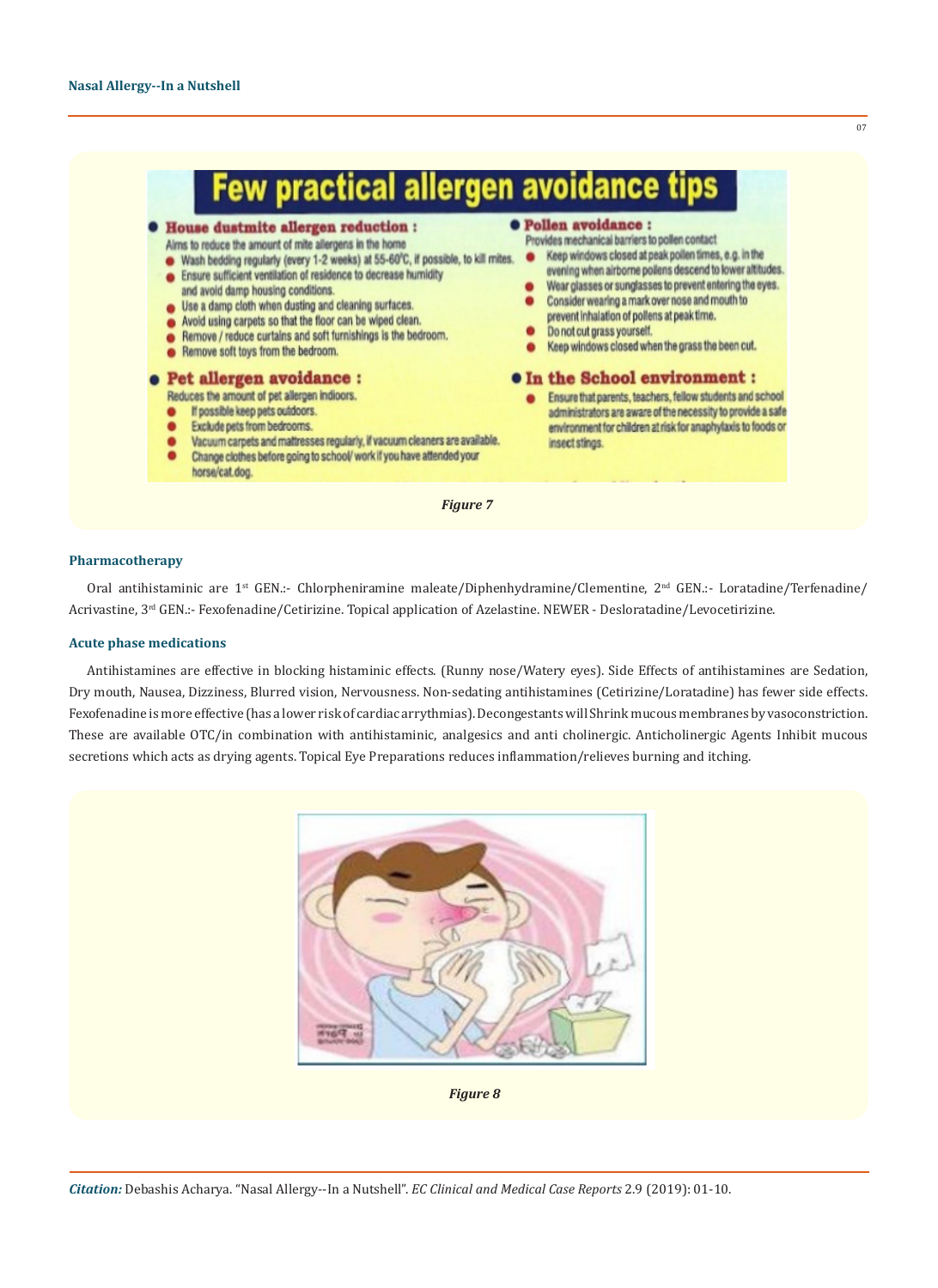#### **Preventive therapy**

Intranasal Corticosteroids Reduces inflammation of mucosa, prevents mediator release, can be used safely daily, can be given systemically as a short course during a disabling attack. Intranasal Cromolyn Sodium Mast cell stabilizer Prevents release of chemical mediators. Oral Mast Cell Stabilizer, Ophthalmic solution cromolyn.

Topical nasal steroids are dexamethasone, beclomethasone dipropionate, triamcinolone acetonide, flunisolide, budesonide, fluticasone propionate, mometasone furoate and ciclesonide.

Leukotriene receptor antagonists (anti leukotriene agents) are monteleukast (singular)/zafirleukast (accolate) and pranleukast. These drugs reduce inflammation, oedema and mucous secretions of allergic rhinitis. Zileuton (5-lipoxygenase inhibitor) is a similar drug and is used in many parts of the world.

#### **Immunotherapy (AIT)**

SCIT is effective in seasonal pollinosis and mite allergy. SLIT is Effective and safe alternative, best in seasonal AR. Cochrane reviews shows that both are equally effective and the patient is in equipoise. These are more effective in adult pts. 3yrs. Of treatment with both SCIT and SLIT has been shown to provide long term clinical benefits for at least 2 yrs. after their discontinuation. The choice of therapy depends on grounds of convenience, availability of resources and personal preferences. SCIT requires administration in a specialist clinic whereas SLIT can be self-administered.

#### **Current concepts and future needs**

Although AIT is considered a safe and effective treatment for AR, however, its clinical effect is still contested by many due to: Heterogenicity in clinical trial designs, Study populations, Therapeutic formulations, Efficacy criteria. There is ample scope for physicians, patient organizations, companies and regulators to improve clinical trials in AIT and, to provide patients with better treatments. Inclusion of allergic pts. with relevant diseases(s) in AIT trials. Exclusion of polyallergic pts. (with clinically relevant, overlapping allergen exposures) in AIT trials. Clinically defined responders in AIT trials. Allergen exposure chambers in AIT trials. Differences in regional and seasonal exposures. Adaptive trial designs should be discussed with regulatory bodies. Patient-to-patient differences in treatment adherence and allergen exposure. (Use of "e-health" is recommended). The placebo effect in AIT is to be considered. Ethical and technical aspects of DBPC/RCT's, especially in paediatric populations. The importance of safety reporting. (WAO guidelines for reporting systemic and local adverse events should be applied).

#### **Omalizumab for treatment of AR**



*Citation:* Debashis Acharya. "Nasal Allergy--In a Nutshell". *EC Clinical and Medical Case Reports* 2.9 (2019): 01-10.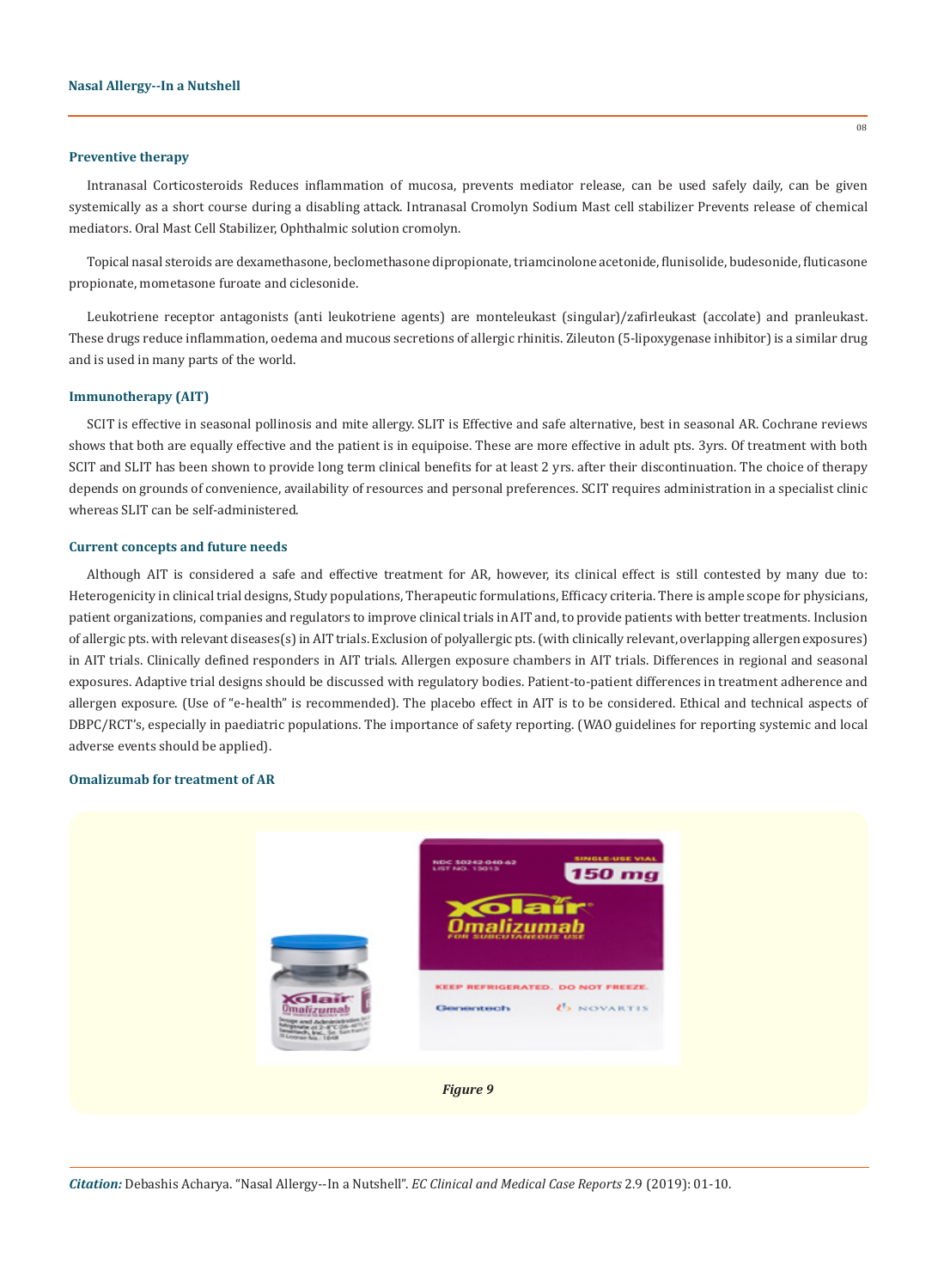#### **Nasal Allergy--In a Nutshell**

This is a new treatment strategy for allergic rhinitis DBPC study of RAGWEED immunotherapy7 is done. Prohibitive high cost. It is not FDA approved for this indication. Periodic use is justified in treatment of resistant patients especially those with seasonal disease. This drug acts by removal of circulating free IgE by the recombinant humanized monoclonal anti IgE antibody.

#### **Surgical treatment**

Surgical treatment has limited use, SMD of I.T. reduces the size of boggy turbinates. Septoplasty is done for the Correction of septal deviation. FESS is done for the Clearance of sinuses and OMC If indicated. Vidian Neurectomy is done in certain selected cases.

#### **Surprising relief for stuffy nose: Sex**

According to Dr. Michael Benninger, Otolaryngologist, Chairman of Cleveland Clinic's Head and Neck Institute, in a study done in May, 2018 has some surprising findings. The potential effect of sexual activity works the same for man and women. Swollen tissues in nose block the passages in AR creating congestion and making it harder to breathe. During arousal, the Sympathetic NS gets into play, adrenaline levels go up and blood vessels constrict. Less blood flow to the nose means less inflammation, so the nose opens up and one can breathe more easily. Lying on back position for both men and women, one cannot experience the same level of congestion relief due to effects of gravity.

#### **Stepladder approach in treatment of AR**





#### **Allergic rhinitis guide: Frequently asked questions (FAQ'S)**

- 1) What is common medication mistake that people make?
- 2) How long should one stay on allergy treatment?
- 3) How can one differentiate between common cold and AR?
- 4) What are the side effects of allergy medications?
- 5) How to use nasal sprays?
- 6) Are the steroids in nasal sprays safe?
- 7) What is the difference between the nasal medications and oral medications?
- 8) How quickly can one expect to get relief from allergy treatment?
- 9) Taking corticosteroids inhalers to control asthma symptoms, can one also take allergy medications?
- 10) What are the types of allergy tests?........IgE skin test/Intradermal test /Specific IgE in blood [1-10].